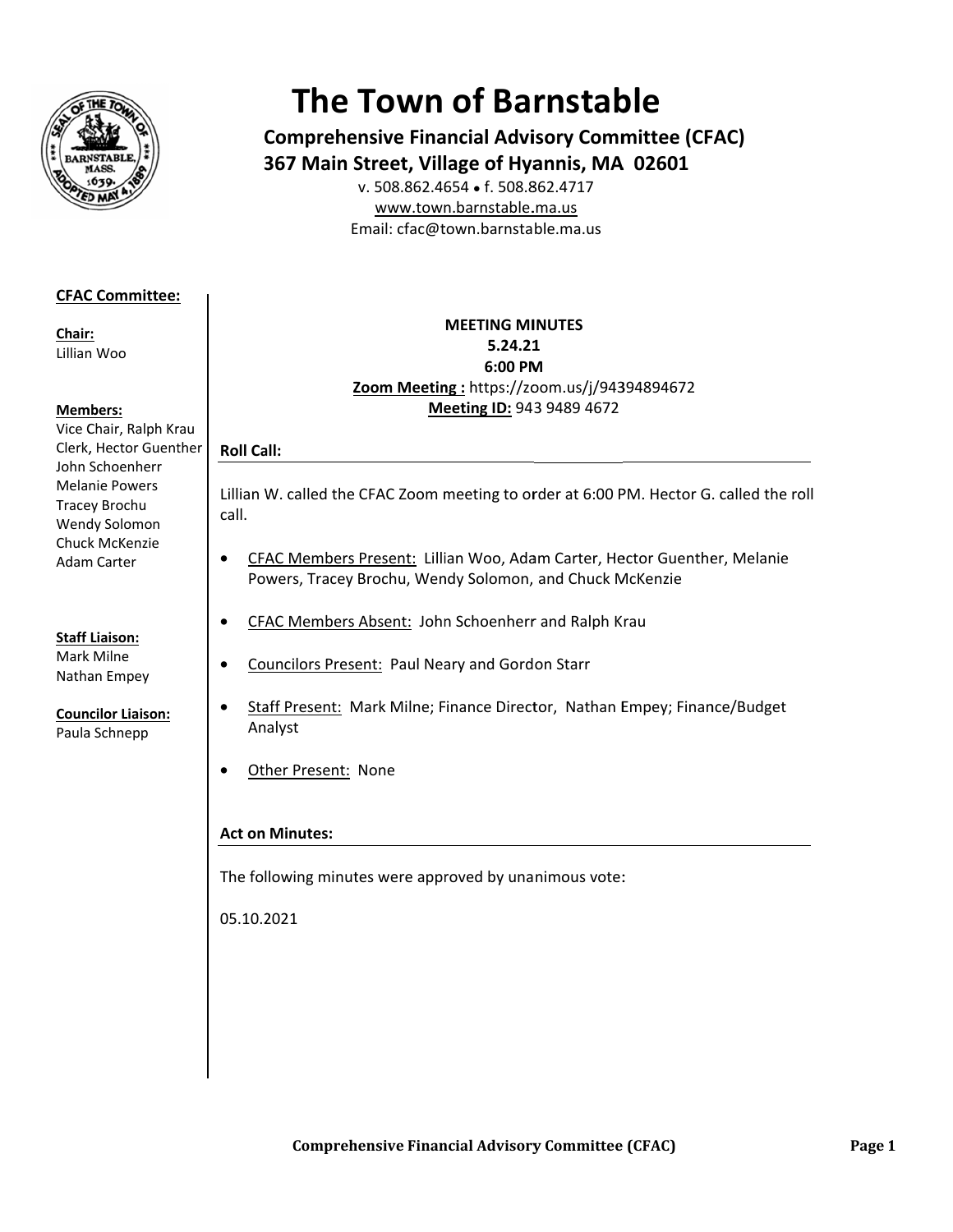#### **Public Comments:**

None

#### **Correspondence:**

Mark M. noted given that the Governor is lifting the public health emergency requirements effective June 15<sup>th</sup>, the committee can begin meeting in person. Our June  $14<sup>th</sup>$  meeting will be the last meeting conducted via Zoom, so we'll be back in person June 28<sup>th</sup>. Mark M. noted we'll be back to meeting in the Planning & Development conference room. Mark M. noted the Town Manager does have authority to authorize remote participation, but in order to do so it would have to be for the entire town. Mark M. noted that even if the remote option was made available, it would still require a quorum of the committee to be physically present as well as the Chair to be physically present, and that anyone seeking remote participation has to have a legitimate reason not being able to attend in person.

#### **Old Business:**

None

#### **New Business:**

The Operating Budget subcommittee has prepared their final draft to be submitted to the Town Manager and Town Council.

#### Comments & Takeaways

Lillian W. noted there are some changes to the figures in the document on page 2 under projected revenues. Proposed FY 2022 Operating Budget which includes the General Fund, we'll put in parenthesis (\$182,529,832) and Enterprise Fund (\$30,489,747). On line two, the projected budgeted will be \$213,019,578 for all appropriated funds. On line three, change the increase over the FY 2021 budget to \$3,719,801, and a 1.78% increase. Lillian W. noted the other change under Enterprise Funds; we'll add a note that these figures include a one-time reimbursement back to the General Fund.

Hector G. noted it was an excellent report, but noted on page 3 it references Vineyard Wind making a significant contribution. Hector G. asked do we have any way of putting a range for possible contributions to new tax revenues? Mark M. noted they are just beginning this project, so we don't know the exact value of the infrastructure, however, we do have a host community agreement that will provide the town up to \$1.5 million a year in a combination of property taxes and host community payments. Mark M. noted for example, if the value of the infrastructure provides a \$1 million in property tax revenue, then the host agreement would be \$500,000. Mark M. noted the host community agreement will total \$16 million over the life of the agreement. Hector G. asked can we add a sentence that references this arrangement? Melanie P. also agreed adding this context would be helpful. Mark M. noted he could reference what is in the Vineyard Wind host agreement in the report. Lillian W. summarized the two things to be added will be the new growth tax revenues that would range \$1 million to \$500,000, and add a sentence that talks about the host fee.

Committee voted to add this language to the document: Yes Chuck, Lillian, Wendy, Tracey, Melanie, Adam, and Hector.

Lillian W. noted on page 4 the education 48% is going to be broken out 41% local education and 7% transfers.

Tracey B. noted second paragraph under summary were it says "surprise 2020 global pandemic" I don't think we want to call it a surprise. Melanie P. noted we could just say "global COVID-19". Hector G. noted we could just remove the years all together.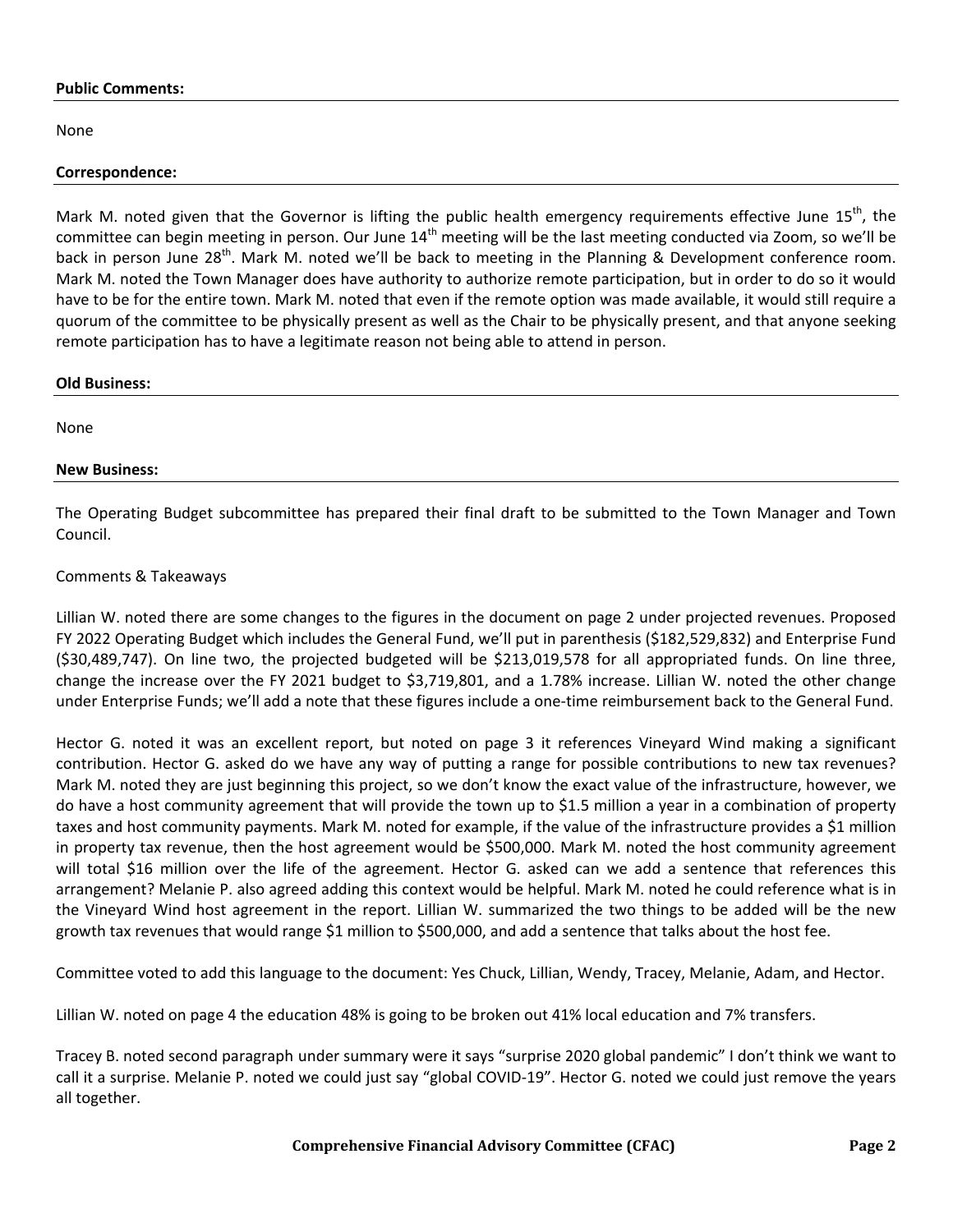Hector G. noted in the final paragraph that references CFAC's continued support of priority ranking of expenditures, what are we trying to say "in perpetuity"? Chuck M. responded that is a direct reference out of a prior report, if we supported something in a prior year, we would continue to support it. Chuck M. recommended getting rid of the comma after "FY 2022" and "recovery", and adding parentheses in the sentence from "due" to "recovery". Chuck M. noted the 2022 rational is pandemic driven, and the perpetuity is not.

Lillian W. noted under enrollment, we need to add the word "it" before "actually" on line four. Melanie P. noted we should take out the word "while".

Hector G. noted on page 10 that refers to the CARES Act grant, I suggest we put in the amount for the reader. Hector G. asked how much is the grant and is it a multiyear grant? Mark M. responded yes, it was \$17.9 million and available until year 2024.

Hector G. asked does the transfer tax that people pay in the town of Barnstable go to Barnstable County? Lillian W. noted we do not have the same transfer tax as they do in Nantucket and Martha's Vineyard. Mark M. noted there is a tax associated with the Community Preservation Fund, and this transfer tax goes to the state, and then gets redistributed by a predetermined formula. Mark M. noted places such as Nantucket and Martha's Vineyard have special legislation approved to create additional property transfer taxes to fund specific purposes. Lillian W. noted she thinks the special legislation is for open space. Hector G. supports the idea of this new transfer tax in Barnstable. Lillian W. noted the municipal water investment infrastructure fund is also a possibility as it already has been passed by state statue, and if the town council and the voters approve it, we can have a surcharge up to 3% on each parcel of taxable real-estate. Lillian W. noted this would be for water, wastewater, and storm water. Hector G. noted in the second sentence, you can delete "price of a home sale price", you don't need the second price.

Lillian W. wanted to thank the whole committee for all their suggestions.

Committee voted to approve the CFAC Operating Budget Report for FY 2022: Yes Melanie, Chuck, Lillian, Adam, Wendy, Tracey, and Hector.

Mark M. noted for the next meeting on June 14<sup>th</sup> CFAC can prepare its annual Financial Overview Report.

#### **Matters not reasonably anticipated by the chair:**

Lillian W. noted at the Town Council meeting last Thursday, the sewer assessment was discussed and they voted to decrease the assessment from \$17,000 to \$10,000. Lillian W. noted there are also other amendments. Hector G. noted that is a significant change and asked what the thinking behind it was? Paul N. responded that there has been a lot of push back in his' precinct, which there are a lot of folks on a fixed budget. Paul N. noted he is hoping to show an effort to try and find a creative way to save some money in the budget in order to really fund this plan. Paul N. noted as we move into the middle part of the capital plan, there is going to be a tremendous amount of capital cost to keep this thing going. Paul N. noted we can try and ear mark a fixed amount to help pay for the sewer, as the initial amount by these residents is really only a fraction of what it is going to take to fund this plan. Paul N. noted if you look at the debt exclusion amounts, it basically just comes down to only 5% of the total project cost. Paul N. noted if we could just look at all areas in the town budget, so that we can start earmarking additional funding for this plan. Paul N. noted he also hopes money will come from the federal or state to help fund this plan. Paul N. noted as we work down this path there will be some funding that we can rely on. Paul N. noted his' fear is for the residents who can't afford this. Paul N. noted there was a lot of discussion about the benefits, but felt it was tied into the higher sewer assessment. Paul N. noted the connection cost is something that you can't put a number on, and those costs are going to vary greatly. Paul N. noted our hope is that we have a \$200 million budget, and that there has to be some monies that we could manage or postpone or do some things a little bit better to come up with some kind of solution. Tracey B. noted she thought the lower sewer assessment level was \$13,000 and not sure where the \$10,000 came from? Paul N. noted there has been a